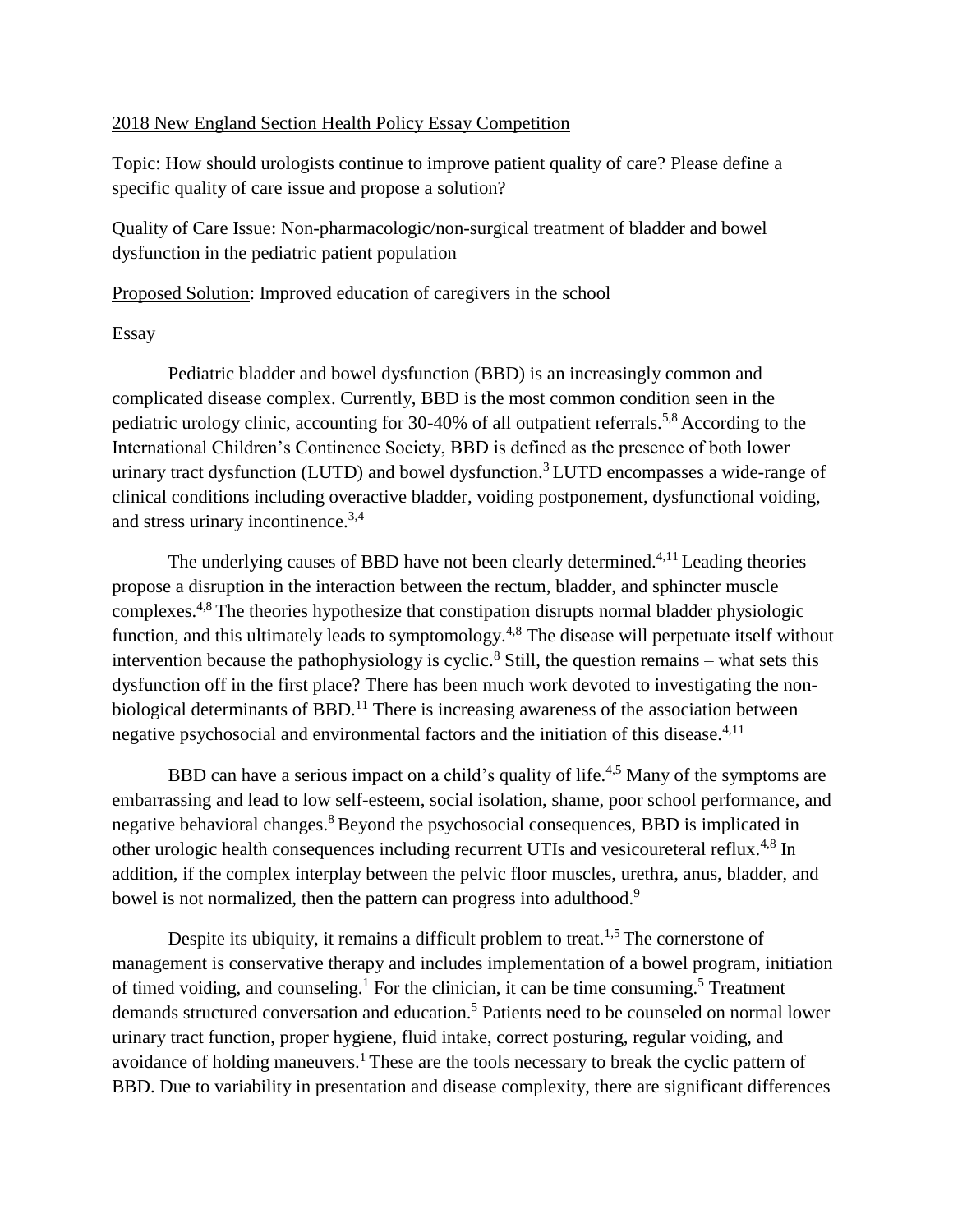in how BBD is ultimately managed.1,5 Patient counseling is unique to each clinician, and the child has significant influences outside of the healthcare clinic that impact their ability to implement what they have learned from the physician.

In order for the physician's counseling to stick, it must be reinforced with the child at home and in school. The patient must be given constant, positive reminders by caregivers throughout the day. Caregivers need a strong understanding of normal pediatric voiding patterns in order to help physicians. School teachers and nurses will need education on this condition to be effective in their role.

Children spend a significant number of their waking hours in school.<sup>7</sup> Toileting behaviors are intertwined in children's interaction with school teachers, nurses, and rules systems. <sup>7</sup> Several studies have demonstrated that public school elementary teachers have limited knowledge about pediatric BBD.<sup>2,7,</sup> In addition, these studies have shown that not all teachers understand the consequences of limiting access to bathrooms during the day. By directly interviewing children, Lundblad et al. concluded that a school's toileting rules system was stressful and potentially ineffective at allowing students to void and/or stool.<sup>10</sup>

I believe that an opportunity exists to provide school systems with better knowledge about pediatric BBD. I propose bi-annual educational sessions on BBD for teachers and nurses. These could be completed at "teacher work-days" or as a part of teacher orientation immediately before the school year starts. In the first session, basic instruction would be given with a short instructional video and a handout. The handout could be kept in the classroom for reference throughout the school year. This is critical for providing basic understanding about pediatric voiding and stooling. Teachers are already burdened with an array of responsibilities, and the session should be kept as concise as possible. The second session would be organized as a question and answer conference led by the school nurse. Its purpose would be to actively engage teachers in discussion about BBD. The school nurse would require the tools to intelligently lead this session. Because of this, I propose an additional annual educational session between the school nurses and a representative from a local urology clinic. This meeting would allow the nurse to be an extension of the urologist into the school system. I think that these 3 proposed sessions must take place annually so that knowledge about BBD remains fresh. A pilot year is feasible at my home institution.

## References

- 1. Arlen AM. Dysfunctional voiders medication versus urotherapy? Curr Urol Rep 2017;18:14.
- 2. Arlen AM, Boyt MA, Cooper CS. School nurse perceptions and knowledge of pediatric toileting. J Pediatr Urol 2012;8:205-8.
- 3. Austin PF, Bauer SB, Bower W, Chase J, Franco I, Hoebeke P, et al. The standardization of terminology of lower urinary tract function in children and adolescents: update report